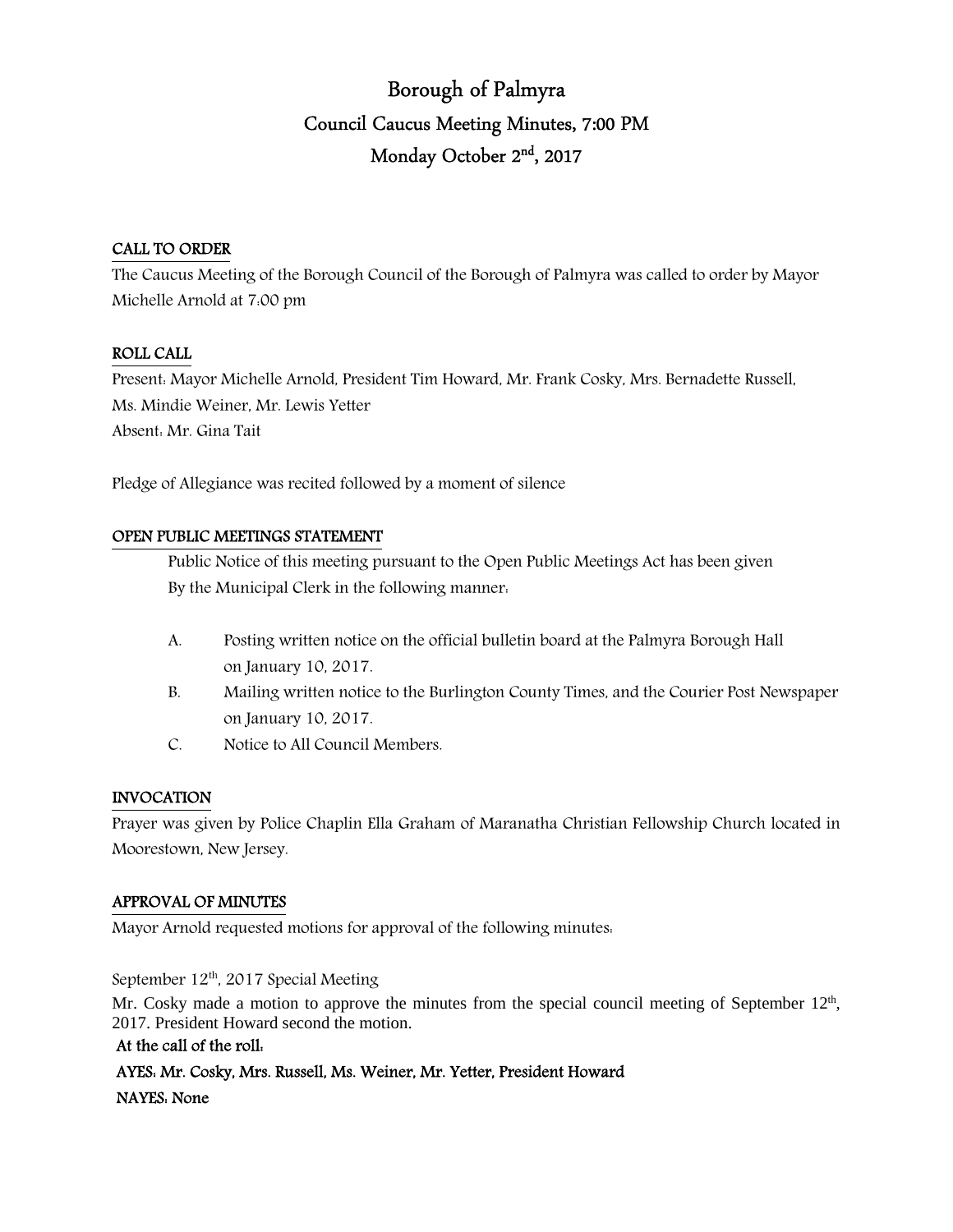September 18<sup>th</sup>, 2017 Executive Session Meeting Minutes

President Howard made a motion to approve the minutes from Executive Session on September 18<sup>th</sup>, 2017. Mr. Cosky second the motion.

At the call of the roll: AYES: Mr. Cosky, Mrs. Russell, Ms. Weiner, Mr. Yetter, President Howard NAYES: None ABSTAIN: Mrs. Russell

#### **CORRESPONDENCE**

Mayor Arnold acknowledged a letter received from Scott A Coffina of the Burlington County Prosecutors Office.

Mayor Arnold acknowledged a thank-you card received from the May Family.

Mayor Arnold also acknowledged and read an e-mail received from Bernard Schmidt.

Mayor Arnold also read a letter received from PSE&G and the New Jersey Tree Foundation regarding an upcoming seminar called "Right Tree, Right Place- Right way to be held November 3rd, 2017 at Edgewater Park Municipal Building.

Mayor Arnold asked for approval of the following Resolutions:

Resolution 2017-206, Resolution Appointing Michael Hynes to the Borough of Palmyra Police Department effective October  $2<sup>nd</sup>$ , 2017 with an annual salary of \$37,643.74.

Mrs. Russell made a motion to approve Resolution 2017-206 as read. Mr. Cosky seconded the motion.

At the call of the roll: AYES: Mr. Cosky, Mrs. Russell, Ms. Weiner, Mr. Yetter, President Howard NAYES: None

## Oath of Office administered to Michael Hynes

I Michael Hynes do solemnly swear that I will support the Constitution of the United State and the Constitution of the State of New Jersey and I will bear true faith and allegiance to the same and to the Government established in the United States and in this State under the authority of the people. I also do solemnly swear that I will faithfully, impartially and justly perform all the duties of Patrolman for the Borough of Palmyra Police Department in the Borough of Palmyra in Burlington County, according to the best of my ability…So help me God.

Resolution 2017-207, Resolution Appointing Michael Julia to the Borough of Palmyra Police Department effective October 2<sup>nd</sup>, 2017 with an annual salary of \$37,643.74

Mrs. Russell made a motion to approve Resolution 2017-207 as read. Mr. Cosky seconded the motion. At the call of the roll: AYES: Mr. Cosky, Mrs. Russell, Ms. Weiner, Mr. Yetter, President Howard NAYES: None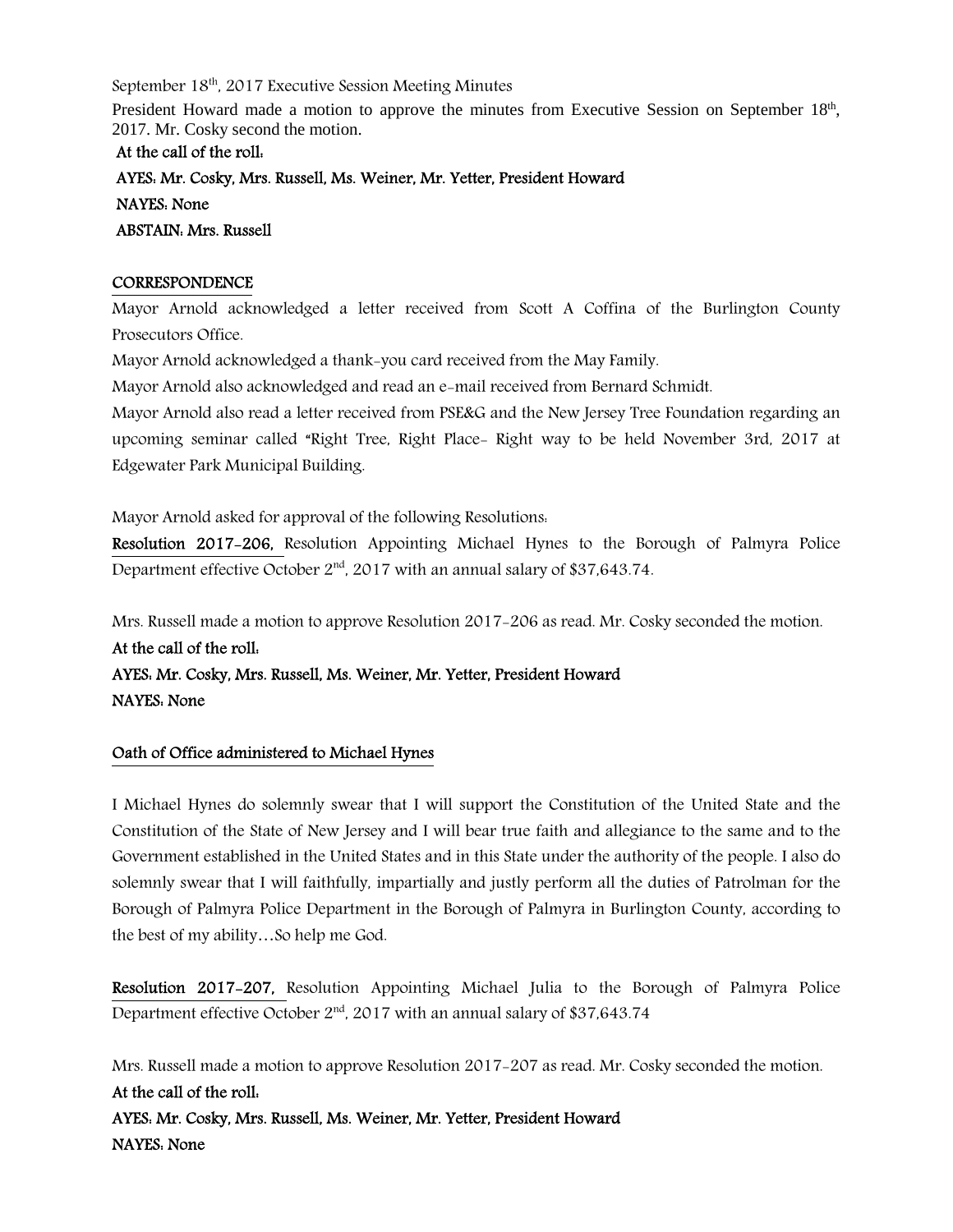#### Oath of Office administered to Michael Julia

I Michael Julia do solemnly swear that I will support the Constitution of the United State and the Constitution of the State of New Jersey and I will bear true faith and allegiance to the same and to the Government established in the United States and in this State under the authority of the people. I also do solemnly swear that I will faithfully, impartially and justly perform all the duties of Patrolman for the Borough of Palmyra Police Department in the Borough of Palmyra in Burlington County, according to the best of my ability…So help me God.

Resolution 2017-208, Resolution Appointing Ms. Ella Graham as a Chaplin to the Borough of Palmyra Police Department effective October 2<sup>nd</sup>, 2017

Mrs. Russell made a motion to approve Resolution 2017-208 as read. Mr. Cosky seconded the motion. At the call of the roll: AYES: Mr. Cosky, Mrs. Russell, Ms. Weiner, Mr. Yetter, President Howard NAYES: None

#### Oath of Office administered to Ella Graham

I Ella Graham do solemnly swear that I will support the Constitution of the United State and the Constitution of the State of New Jersey and I will bear true faith and allegiance to the same and to the Government established in the United States and in this State under the authority of the people. I also do solemnly swear that I will faithfully, impartially and justly perform all the duties of Chaplin for the Borough of Palmyra Police Department in the Borough of Palmyra in Burlington County, according to the best of my ability…So help me God.

#### PROCLAMATION

Mayor Arnold read the following Proclamation into the record:

## Put the Brakes on Fatalities Day October 10, 2017

October 10, 2017, has been declared Put the Brakes on Fatalities Day® by the Borough of Palmyra and the Palmyra Police Department:

WHEREAS, Across the nation, traffic crashes caused 35,092 fatalities in 2015, and are the

leading cause of death for young people ages 15 to 34; and,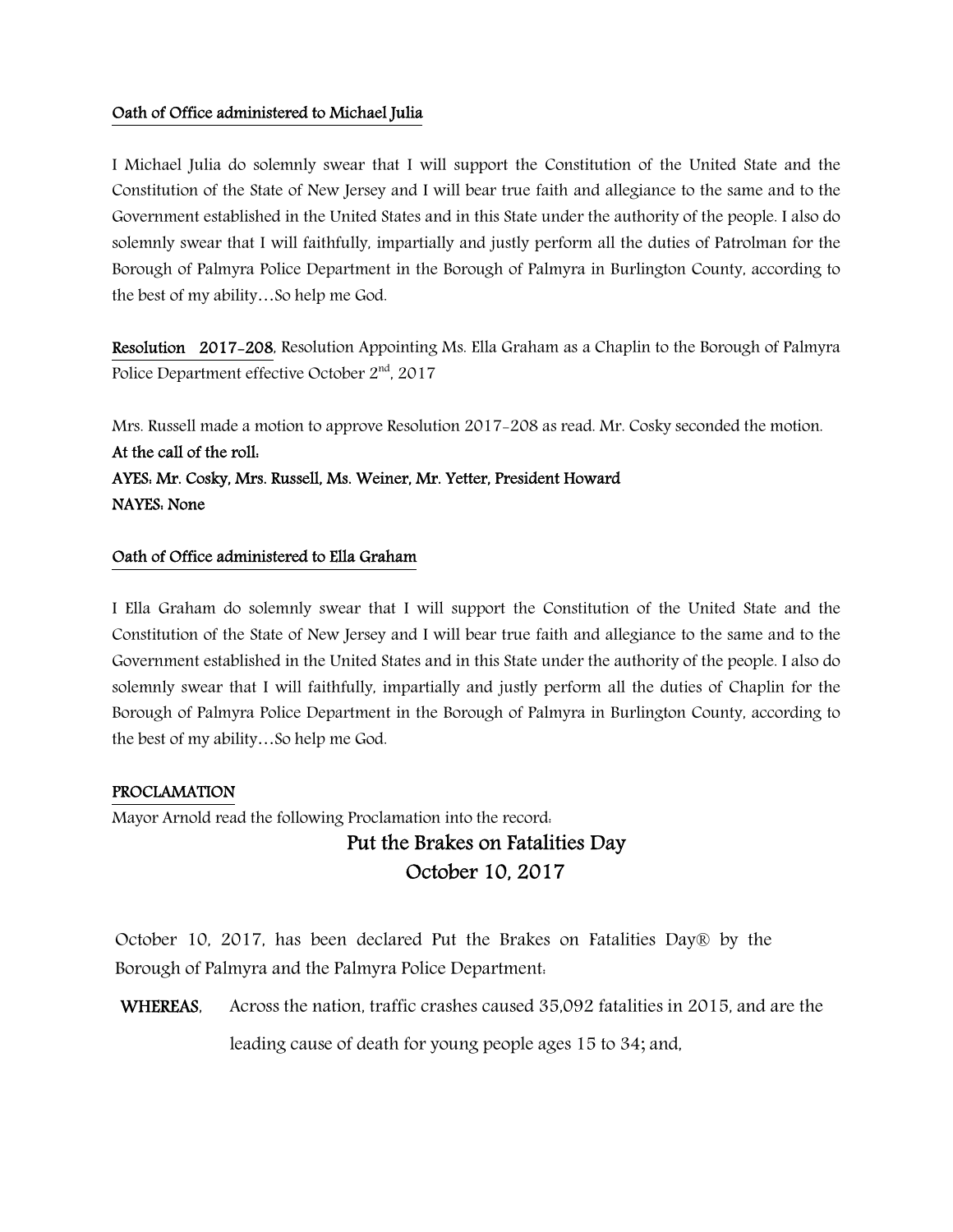- WHEREAS, In New Jersey, 603 individuals lost their lives in traffic crashes in 2016; and,
- WHEREAS, Pedestrian-related crashes accounted for 27.5 percent of the State's traffic fatalities, while 19 percent of all fatal crashes involved a distracted driver; and,
- WHEREAS, Motorcyclists, bicycle riders and pedestrians face increased risks on New Jersey's roadways, as people opt for alternative modes of transportation; and,
- WHEREAS, 66 motorcyclists, 18 bicyclists and 166 pedestrians were killed in New Jersey in traffic-related crashes in 2016; and,
- WHEREAS, Safer driving behaviors such as buckling up, every ride; obeying posted speed limits; stopping for pedestrians in crosswalks and using crosswalks when walking; avoiding aggressive driving behaviors; never driving impaired; wearing proper safety gear while riding a motorcycle or bicycle; and, focusing solely on driving by avoiding distractions, can dramatically reduce the number of traffic-related injuries and deaths;

Now, therefore, I Mayor Michelle Arnold of the Borough of Palmyra do hereby proclaim October 10, 2017, Put the Brakes on Fatalities Day®, and call upon everyone to put these lifesaving behaviors into practice to improve safety on the our community and throughout the State.

#### PROFESSIONAL UPDATES

William Kirchner, ERI- Mr. Kirchner reported that all the remote thermostats have been installed in the community center and now can be controlled remotely from within the Borough. Mr. Kirchner stated that later on the agenda is a resolution for the NJ DOT Grant for Temple Blvd. CGP&H is preparing the grant application and the BCBC is paying for Mr. Gerkens services. Mr. Kirchner also notified the governing body that Charles Street and Park Avenue is now a 4 way stop, and the striping should be completed by the end of the week. Mr. Kirchner also stated the lip on the baseball field at Legion Park should be removed and new sod planted by the end of the week. Mr. Kirchner stated the bid packets should be available by the end of week for the Legion Park Improvements Project and those bids should be returned by November 1<sup>st</sup>, 2017. Mr. Kirchner stated there were several odor complaints last month at the sewer plant, and it was determined that a line was clogged. The problem was corrected and the complaints have been minimal. Mr. Kirchner stated over the eight streets which PSE&G and NJAW have been working on various projects and are required to repair, the Borough is trying to coordinate with their repair work and fill in the various gaps to completely repair those streets, gutters and curbs. Mr.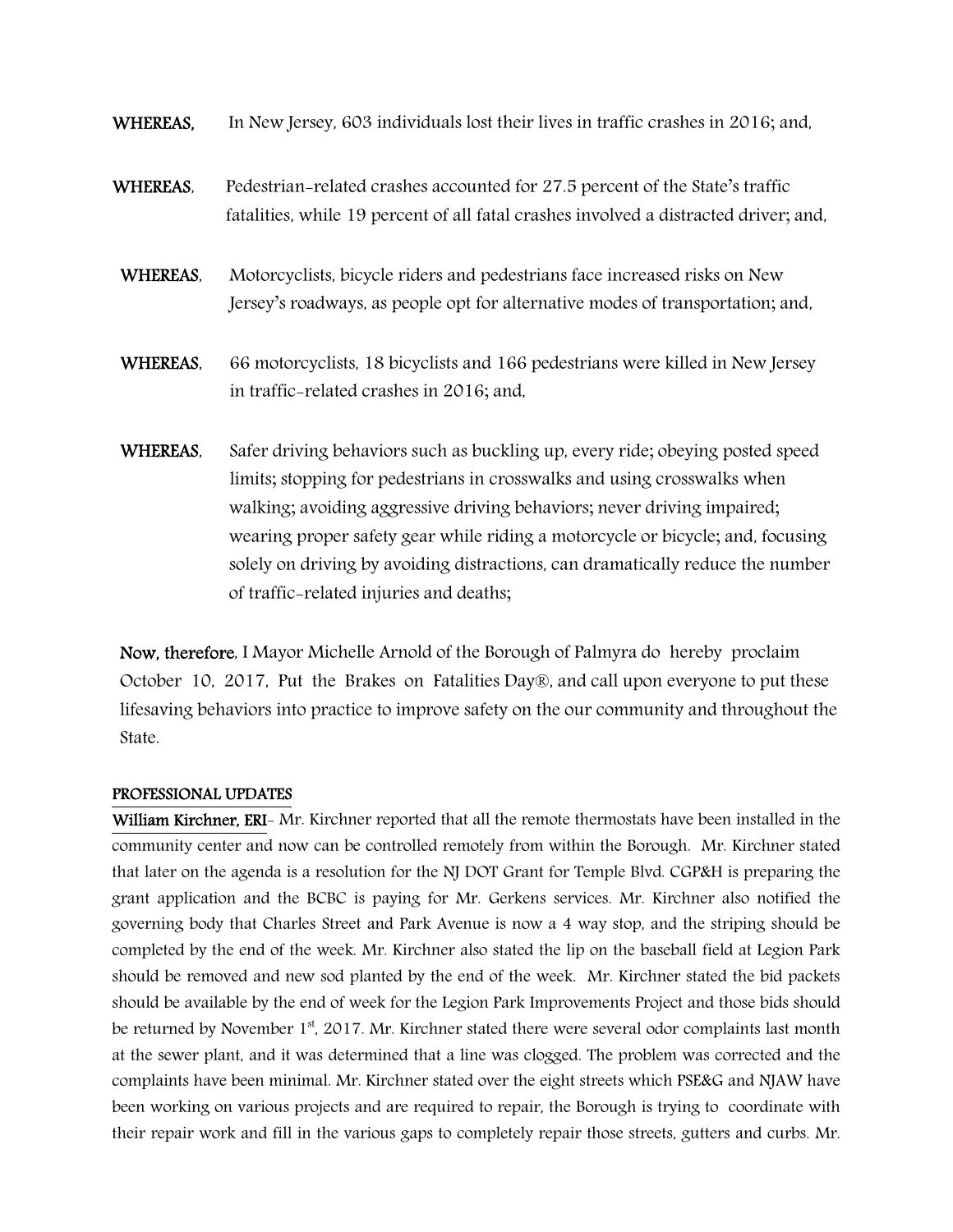Kirchner gave council maps and several handouts which he explained and indicated our cost vs what the utilities would pay to complete the project. Ms. Weiner asked why we are repairing all the curbing as, she looked at various streets and the curbing did not look like it needed repairing. Mr. Kirchner stated that on the map he could not break up the various areas which did not need repair however they would only repair what is necessary. Mr. Rosenberg inquired if the utility companies would get the same warranty the Borough would receive if the Borough completed the project. Mr. Kirchner indicated the utilities usually get a one year performance bond but we could ask for an additional year. Mr. Kirchner indicated he would be speaking with the various utilities to see if we could come up with an agreement of some kind. If worked out he would return to the governing body seeking a resolution to complete the project.

Gerald DeFelicis, of Maser Consulting did not attend the meeting.

#### PRESENTATION

Ms. Eva Schultz, President of the Palmyra Ambulance Association came to explain how the Ambulance Association works and bills. The Palmyra Ambulance Association was founded in 1921 and incorporated in 1928. Ms. Schultz stated they supply all the police cars with first aids supplies, oxygen supplies, oxygen, and oxygen bottles at no cost to the Borough. Ms. Schultz stated in 2006 they began soft billing for the Ambulance Association's services. Soft billing means we take whatever the insurance companies give. Mrs. Schultz indicated they do not go after residents of the Tri Boro area, Palmyra, Cinnaminson and Riverton for co-pays nor do they send them to collections. Mrs. Schultz stated we do not bill to make extra money, we bill to maintain the property and equipment of the Association. Ms. Schultz went over the procedures for what to do when you receive a bill from the Association. Ms. Schultz stated they just wanted to make everyone aware of how to handle any bills they receive and to make Council aware of how to handle any calls or complaints they receive from residents regarding billings. Danny Norman stated Virtua does not soft bill and gave information regarding calls to various Townships and how they bill. Mayor Arnold indicated the importance of keeping the Palmyra Ambulance Association in Palmyra and supporting them.

#### PUBLIC PORTION

This public portion is for discussion on professional updates, resolutions and ordinances listed on the agenda. Please sign in and state your name and address for the record. Council will give all comments appropriate consideration. Each citizen will be allotted up to five (5) minutes to speak, in order to allow everyone an opportunity to ask questions and express their opinions or concerns. Please direct all comments to the Mayor. Each citizen may only speak once during each public portion.

Mrs. Russell made a motion to open the public portion, President Howard second the motion.

#### All members present voted in favor of the motion

Ms. Veitenheimer –Rowland Street - Ms. Veitenheimer indicated she thought Rowland and Henry Streets were on the list for street repairs as they had their gas lines replaced, she also wanted to know if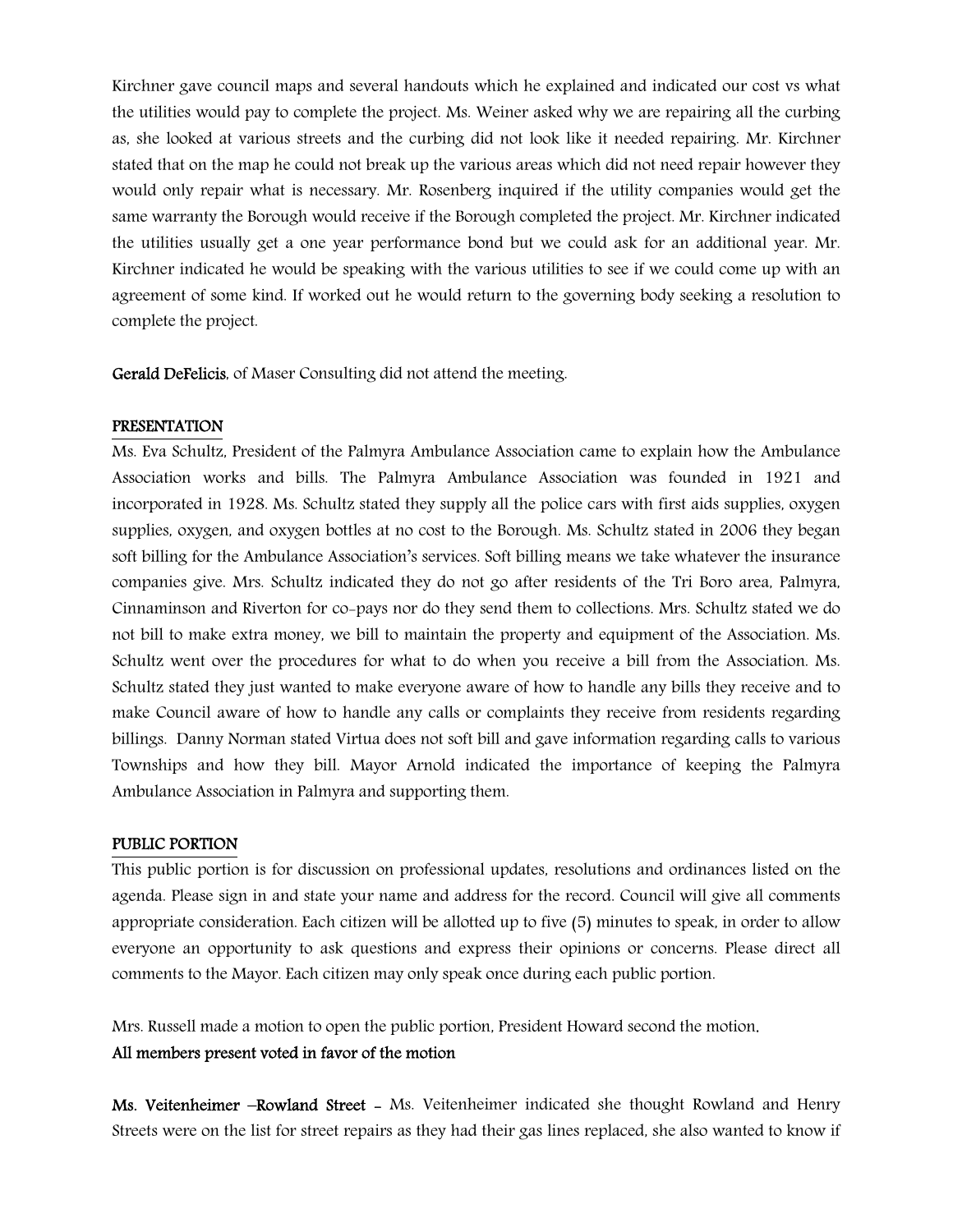and would they be getting the same repairs as the other streets mention. Mr. Gural stated the utility companies are not ready to pave those streets currently, they may be ready in 2018, but when they are ready we will be asking for the same thing.

No one else from the public wishing to be heard, Mrs. Russell made a motion to close the public portion. Mr. Cosky second the motion.

## All members present voted in favor of the motion.

## RESOLUTIONS Consent Agenda

Resolution 2017-209 to Resolution 2017-212 will be enacted as a single motion, if any resolution needs additional discussion it will be removed from the consent agenda and voted on separately.

- Resolution 2017-209, Resolution Authorizing the Cancellation of Municipal Certificate of Sale for Block 107, Lot 24
- Resolution 2017–210, Resolution Granting Approval to Submit a Grant Application and to Execute a Grant Contract with the New Jersey Department of Transportation for the Temple Boulevard Reconstruction Project
- Resolution 2017–211, Resolution Requesting Approval of Item of Revenue and Appropriation NJSA 40-A: 4-87 (Chapter 159) Click it or Ticket It In the Amount of \$5,252.50
- Resolution 2017-212, Resolution Authorizing the Refund of \$451.95 for Tax Sale Certificate #17-00032 Erroneously Sold at Tax Sale

Mrs. Russell made a motion to approve the consent agenda as read, approving Resolution 2017-209 thru 2017-212. Mr. Yetter seconded the motion.

## At the call of the roll:

## AYES: Mr. Cosky, Mrs. Russell, Ms. Weiner, Mr. Yetter, President Howard NAYES: None

#### COMMUNITY SPOTLIGHT

Ms. Weiner indicated the Halloween Parade will be held on October 30<sup>th</sup>, 2017 at 7:00 pm. Mayor Arnold indicated the Veteran's Day Celebration will be held Saturday November 11<sup>th</sup>, 2017 at 11:00 am at the War Memorial.

Ms. Weiner stated the Halloween Parade Committee is hosting a Masquerade Ball at Curran's from 8:00 pm to 10:00 pm on October  $14<sup>th</sup>$ , 2017 the cost of the tickets is \$20.00.

Ms. Weiner also indicated the PHS Foundation for Education Excellence will be holding a public meeting next week at the High School. Ms. Weiner also stated they were very successful with the Casino Night fundraiser and raised about \$15,000.00 to donate to the science department of Palmyra High School.

Mayor Arnold indicated the Town Wide Yard Sale was a great success and there were over 110 participating homes.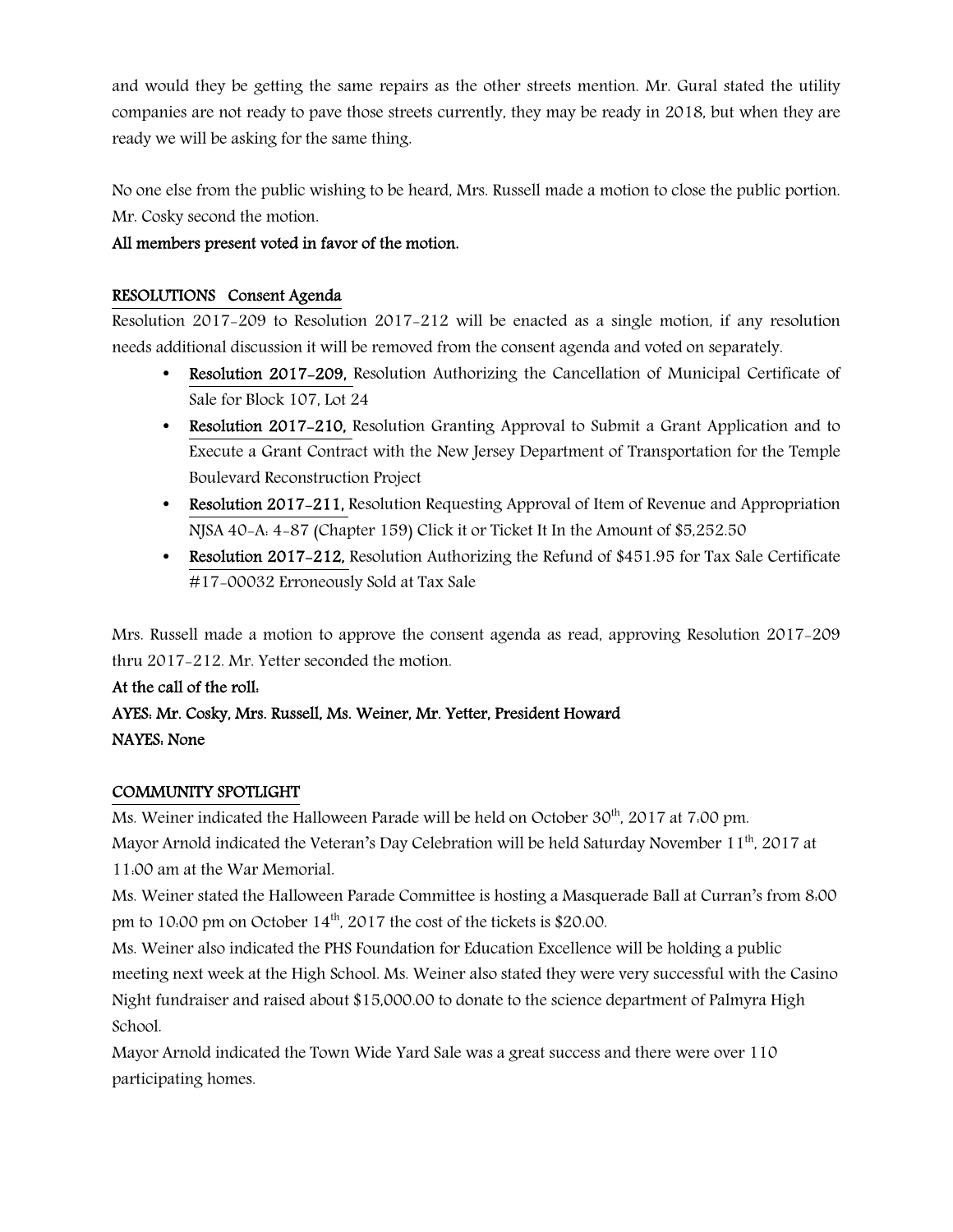#### DISCUSSION ITEMS

#### NEW Business

Mr. Gural notified Council that we have the opportunity to extend our Land Use Board claims insurance coverage up to \$1,000,000.00. Our coverage is currently \$150,000.00. Mr. Gural indicated if the cost were 5,000.00 it may not be worth it however if it were 2,000.00 it might be worth it. Mr. Gural stated, council has a week to make a decision and we will have the opportunity to revisit this in 2019. Mr. Gural indicated he would submit the application and Council agreed Mr. Gural could make the decision.

Mr. Gural explained the proposed ordinance for the Key lock box/Knox Box system and the requirements which would be imposed. Mr. Gural stated the box is installed right outside their front door and the key to the door is placed inside. The fire company has a universal key which opens the box and allows the fire company access to the key for their front door or doors. Ms. Weiner asked how much does it cost and who pays for it. Chief Dreby explained the average cost is about \$350.00 but could be more depending upon the size of the box you have installed and the cost would be paid for by the business or property owner. Mr. Norman indicated the program has been in Cinnaminson for about five years and has worked out very well. He also explained the security, audit of keys on the fire trucks, and who has control. Chief Pearlman asked if Cinnaminson also requires residential properties to install know boxes. Mr. Norman explained they are not required however if they wish to participate they are not turned away.

Mr. Gural explained the code enforcement officer position is currently part-time and everyone is aware that it just is not working, the code enforcement issues are growing. Mr. Gural stated he felt the position should be full time and should include the record keeping and declaration of vacant and abandon properties also. Mr. Gural's recommendation is to make the position full time and retain the part-time person we currently have. Mr. Howard asked is Mr. McGill's position at public works part-time. Mr. Gural explained currently 40% of his salary is code enforcement and 60% is public works. Mr. Gural explained Mr. McGill is needed full time in public works, however he sees what is going on outside because he is on the street. Discussion what had by Council regarding full-time vs. part-time and having both full and part-time personnel for Code enforcement. Mr. Gural stated he would prepare the advertisement for full-time and the decision can be made at a later date as to how council wishes to proceed.

Mr. Gural stated as everyone is aware our goal is to have full time coverage at the Community Center. We have hired a Scheduler and assistants and the next progression in the process to re-key/ change the locks on certain portions of the community center, allowing access to only the portions of the center they have requested and/or paid to utilize. Mr. Gural said there are so many keys to the building out in the general public, which for one reason or another have not been returned. Mr. Gural stated people don't need keys anymore as we have a staff to greet them and allow access to the center. Mr. Gural indicated he had plans of the community center which he will be giving to council so they may review and add input as to what doors they feel should be re-keyed. Mr. Cosky inquired are there keys which give all access. Mr. Gural indicated yes and we cannot account for all of the keys which were issued. Mrs. Russell inquired who has designated rooms or space in the center. Mr. Gural indicated that is another situation, it has expanded over the years, when the facility was built it was built with one area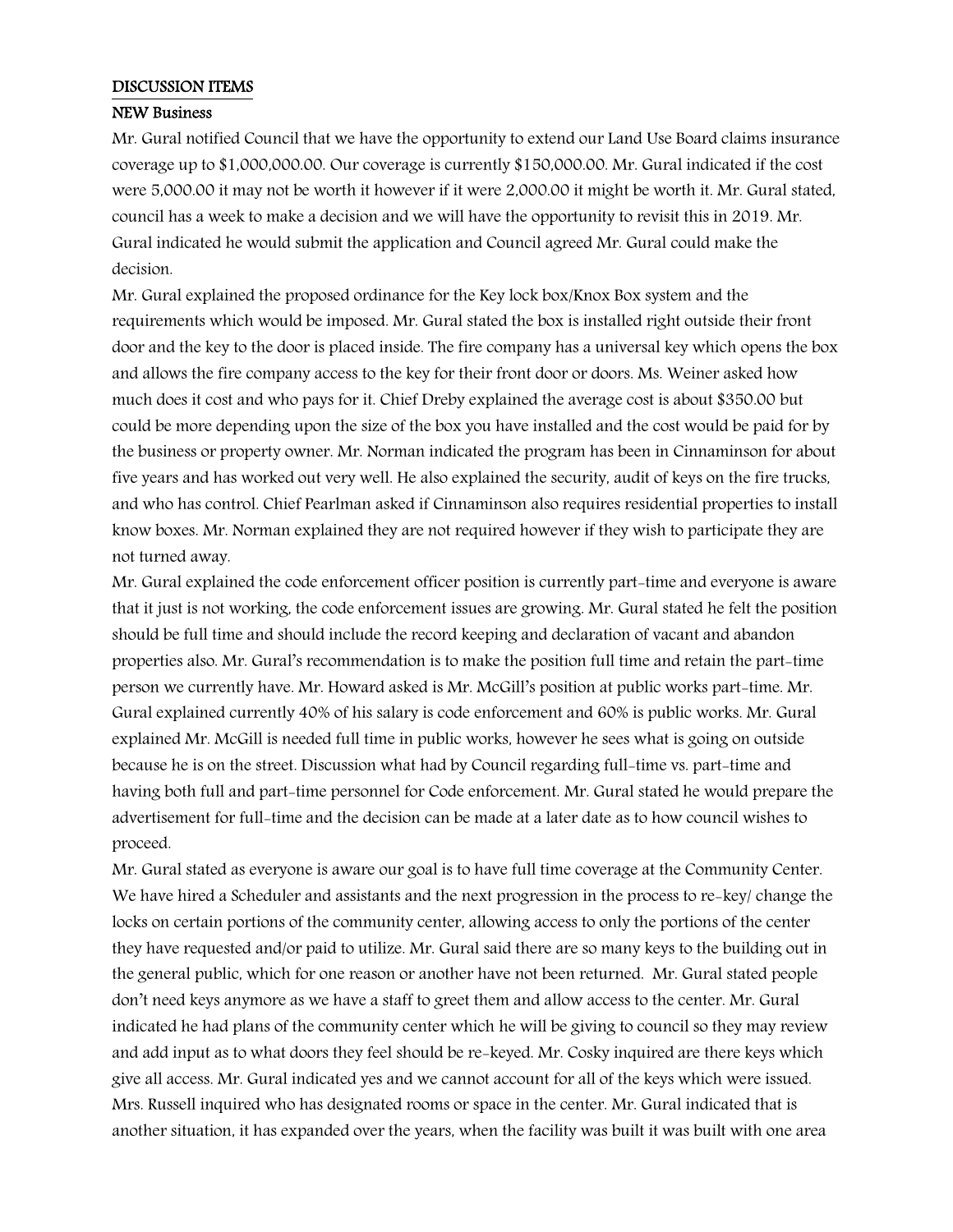of storage for the Borough, in the back. However over the years the pantry, the class rooms have been claimed by various organizations and have become their storage areas thus leaving what was class instruction space as storage space. Mayor Arnold stated that in addition to looking at changing keys in the center we will also be looking at the configuration of storage and the uses of the various rooms in the building. There was additional discussion regarding the locks and keys and the use of various rooms for storage in the center.

Mr. Gural explained currently outdoor seating and dining is not permitted in the Borough of Palmyra, however if any business wishes to have outdoor seating /dining all they currently need to do is apply to the Land Use Board for a variance.

Mr. Gural stated that for the past 10 years, we have been told that the court room chairs need to be replaced with chairs which cannot be used as a weapon. Recently during our safety inspection conducted by JIF, the number one item we could not address was the court room chairs. Mr. Gural indicated we could chain them together or screw them to boards to connect them together but that will look like exactly what we do. Mr. Gural explained there are chairs made which connect together to prevent someone from picking up one chair and using it as a projectile. Mr. Gural indicated this could potentially affect our insurance rate. Mayor Arnold asked Mr. Gural to get quotes for new chairs. Mr. Gural indicated the capital ordinance was approved by the governing body which included funding for the purchase of the ladder truck. The situation exists that we may purchase that truck through the Houston- Galveston Area Council, an interlocal contract for cooperative purchasing, and save about \$40,000.00. To purchase thru HGA-C we must become members and because it is from outside of New Jersey we are required to advertise the purchase ten days in advance of purchasing the truck from this purchasing cooperative. Mr. Gural requested tentative approval that we intend to purchase the ladder truck within the near future. Mayor Arnold and Council agreed they will be purchasing the ladder truck.

#### OLD Business

Mr. Gural stated that during the 2017 budget process the Municipality appropriated \$15,000.00 for a potential donation for the Independence Fire Company #1. Prior to that time the Borough established an ordinance which indicated any organization which used or maintained borough assets or resources and received Borough funding needed to provide financial statements and or to sign an operating agreement. Mr. Gural indicated there was a change in the State law in 2015 regarding municipalities donating funds to volunteer fire companies and a Local Finance Notice was sent to all Municipalities. The notification indicated Fire companies were required to provide financial reports for the governing body's approval and 50% of the funds the Borough donates must be used for equipment, supplies and materials. Mr. Gural stated the fire company uses that donation to pay for insurance, utilities and improvements to the fire house. The Independence Fire Company #1 owns the building and is a private non-profit corporation. The Fire department fights fires and owns all the equipment, trucks and the Borough funds them thru the budget. Mr. Gural stated the donation request is from the Independence Fire Company #1, and when given they must spend 50% of the donation on equipment. Mr. Rosenberg suggested the Borough pay a lease to the Fire Company for use of the building. Additional discussion what had regarding how and if the donation should be given. Chief Dreby indicated that due to some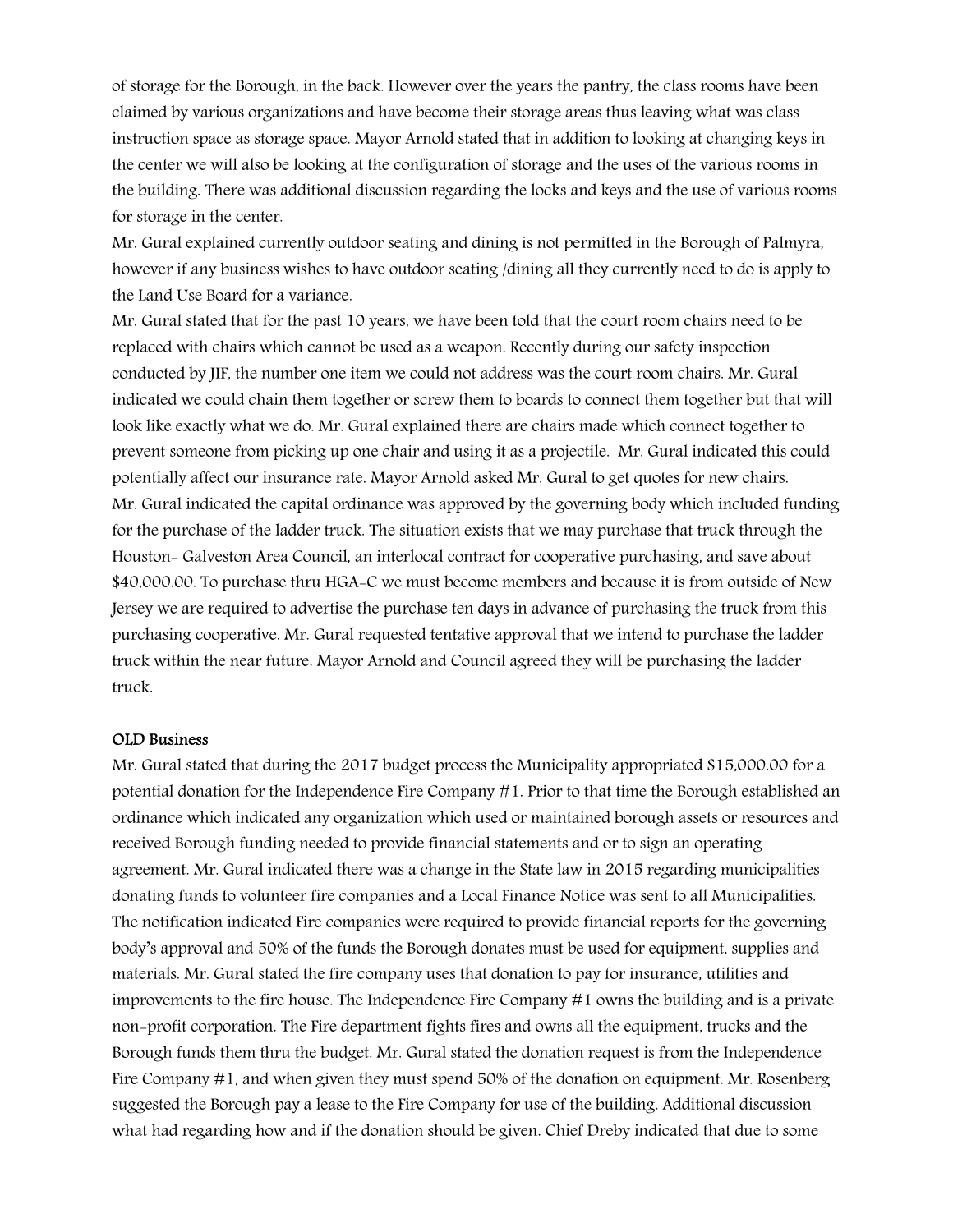leadership changes some things were not taken care of in the time frame which they should have been and the Fire Company is trying to get back on board.

Should be noted President Howard left the room at 9:10 and returned at 9:12 pm.

Mr. Gural stated they will continue to work on a way to get the donation to the Independence Fire Company #1 and the Fire Company will have to buy the equipment. Mr. Gural indicated it will be the Fire Company's responsibility to notify us that they spent half of the monies on supplies and equipment. More discussion was had regarding the donation. Mr. Gural indicated he and Ms. Condo will verify with the auditors our plans to complete the paper work for the \$15,000.00 donation now and set up a lease agreement with the Independence Fire Company #1 and the Fire Department to lease the fire company's building to store the fire departments equipment for the future.

Mr. Rosenberg indicated the NJ League of Municipalities is aware of the vacant property ordinance situation and has no recommendation as to how to proceed currently. Mr. Gural stated the Burlington County JIF has indicated they cannot guarantee coverage if we are sued. Mr. Gural indicated that if the ordinance is going to be amended now is the time to do it. Mr. Rosenberg indicated that Ms. Weiner suggested we begin by changing the fees charged for the registrations. Additional discussion was had regarding the vacant registration ordinance and how it is worded and applied. Council is in agreement that something needs to be done and it should be addressed as soon as possible. Mr. Gural and Mr. Rosenberg indicated this should work in coordination with a vigorous code enforcement program. Ms. Weiner inquired if council was going to work on changing the current Ordinance now. Mrs. Russell stated if we change the ordinance and don't have anyone in place to enforce it, the Borough will still have the same problems we currently have. Mrs. Russell stated the full time code enforcement person needs to be in place. Mrs. Weiner indicated they can be done at the same time. Ms. Weiner suggested everyone on council look over the Ordinance and send any suggestions they have to Mr. Gural and it be listed on the agenda until completed.

Mr. Gural indicated he had a conversation with the owner of Hot Wet and Wax and a meeting with Philadelphia Sign Co, Callahan Chemical regarding the road conditions of Filmore Street. Philadelphia Sign indicated they are going to do a repair to the road before the winter as the road is in need. Mr. Gural stated his meeting with those companies was in regards to long term maintenance of the road, he explained in detail the ideas the governing body had in regards to the long term maintenance of the road. Mr. Gural indicated the road repair costs to Filmore Street is about \$76,000.00 as indicated in Mr. Kirchner's report. Mr. Gural indicated Council may wish to repair the road and determine how they wish to proceed with the long term maintenance at a later time, either by vacating the road to the adjacent property owners or establishing a special improvement district. Mr. Rodger Bond owner of Hot, Wet, and Wax Car Wash stated his business does not make the kind of money which the other companies make and he cannot afford to maintain the road. Mr. Bond stated that he owns a double lot which goes from Public Road to Filmore Street. Mr. Cosky and Mr. Gural explained how the special improvement bid/district works. Mr. Gural stated on the next agenda will be a resolution authorizing Mr. Kirchner to move forward with repairing the road.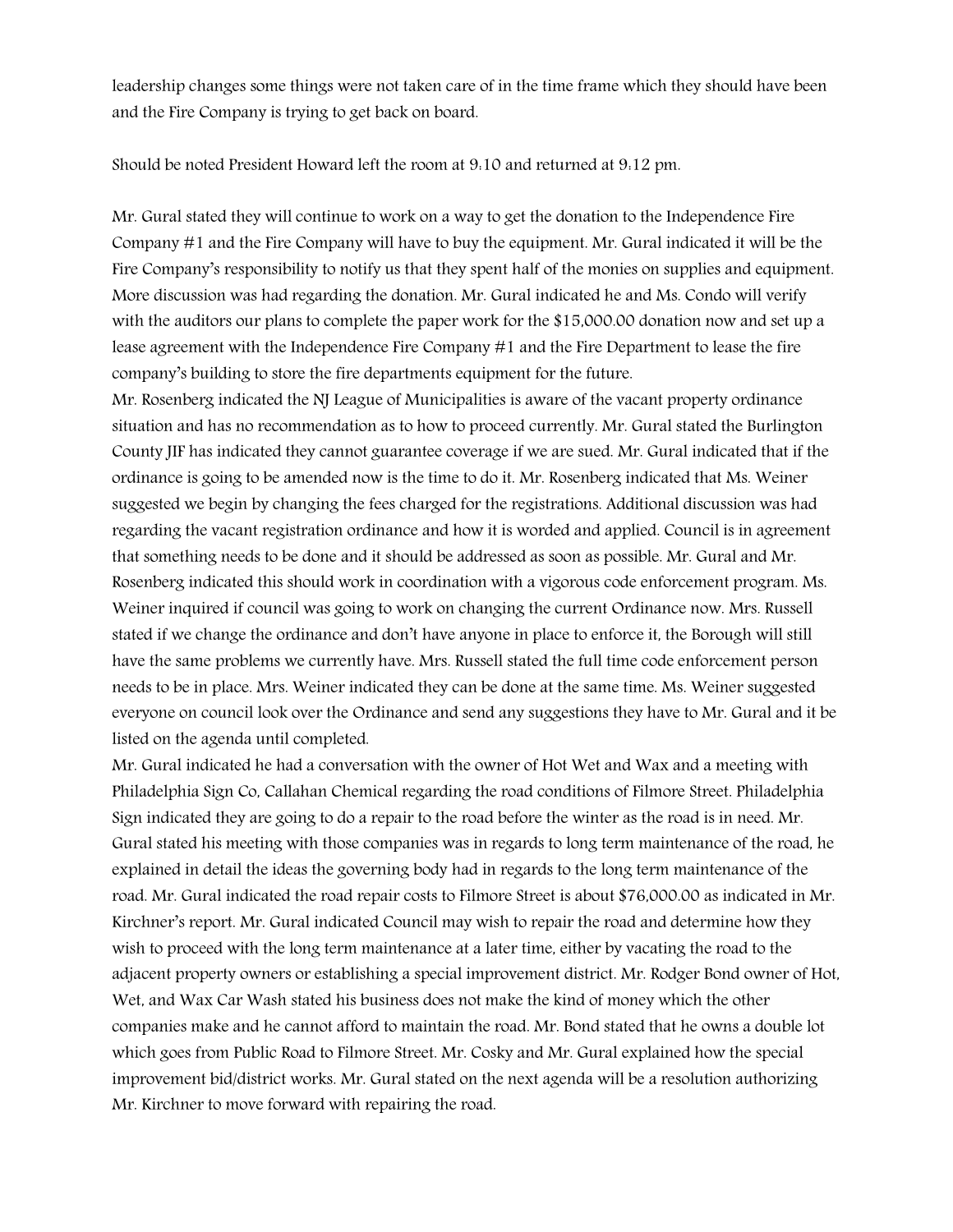Mr. Gural stated Mr. Gerkens submitted some language for Council consideration, which was included in your packets; to be presented to the Land Use Board regarding creating an arts district in Palmyra.

#### ADMINISTRATOR'S REPORT

Mr. Gural indicated the report of Tax Sale was included in your packets for your information. Mr. Gural indicated Chief Pearlman is working on the Safe and Secure Communities Grant for 2016/2017 with the hopes of receiving what we received for 2014/2015- \$39,485.00 and in 2015/2016 - \$39, 485.00. Mr. Gural explained the Borough received that money retroactively and thanked the Chief for all his efforts.

Mr. Gural stated at the last meeting he indicated it may cost in excess of \$6,000.00 for the waterfront permits. Since that meeting he has spoken with representatives of Mazer and believes the cost will be much less than \$6,000.00, more information will follow.

Mr. Gural indicated 1006 Cinnaminson Avenue is on the agenda as it was on our top 10 list and has been foreclosed upon and sold and is currently being cleaned up.

Mr. Gural indicated President Howard has been add to the NJLM Conference and lodging accommodations have also been made.

Ms. Weiner asked if it was possible to do something, like plant a tree in memory of Jim May. Mayor Arnold stated she was working with Mr. May's Family and they were trying to determine where they would like the tree to be planted, possibly somewhere around the Promenade. Mayor Arnold stated when she has additional information from the family she will bring it to council so a decision can be made.

#### COMMITTEE REPORTS

Councilman Yetter indicated he had no report

Councilwoman Russell indicated she wanted to thank John Haines and public works for all their help with setting up and moving tables and chairs for the Farmer's Market.

Councilwoman Weiner indicated the Farmer's Market is over and it was a great thing for our community. The Business and Community Development committee will be meeting this month and is excited about the language referring to the Arts District for the Master Plan. Ms. Weiner also asked that the outdoor seating ordinance, copy included in your packet, you review and give the Business and Community Development committee some feedback as to how you feel about bring it into the Borough. Ms. Weiner inquired where the paper work or master file for public events would be held or who that paper work should be sent to. Mr. Gural indicated that paperwork and or documents should be sent to Rita in the Clerk's Office as she is the official keeper of the records for the Borough.

Councilman Cosky stated the construction committee will be meeting on the  $12<sup>th</sup>$  of October and one issue which they will be addressing is the signage in the Borough.

President Howard indicated Youth and Recreation committee will be meeting soon.

Mayor Arnold indicated the Public Safety Committee has been working on the Knox box system and with the Ambulance Association. Mayor Arnold indicated the initial meeting was held with CBA, negotiations have started, and additional meetings have being scheduled. The Police Citizens Academy is under way and the enrollment has doubled from the last class. Mayor Arnold indicated she attended the